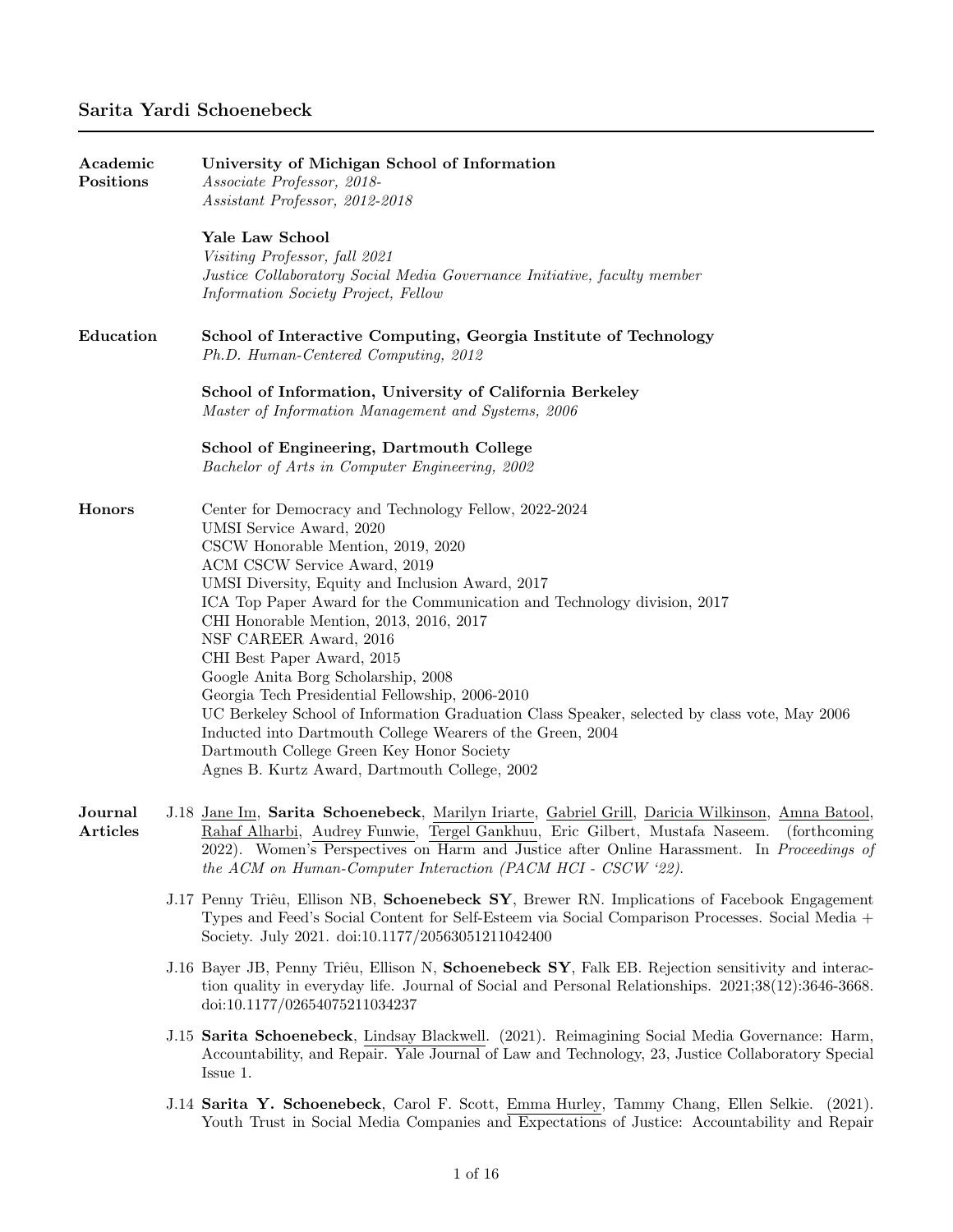after Online Harassment. In Proceedings of the ACM on Human-Computer Interaction (PACM HCI - CSCW '21).

- J.13 Robin N Brewer, Sarita Schoenebeck, Kerry Lee, Haripriya Suryadevara. (2021). Challenging Passive Social Media Use: Older Adults as Caregivers Online. In Proceedings of the ACM on Human-Computer Interaction (PACM HCI - CSCW '21).
- J.12 Ellison, Nicole B., Penny Triêu, Sarita Schoenebeck, Robin Brewer, and Aarti Israni. Why We Don't Click: Interrogating the Relationship Between Viewing and Clicking in Social Media Contexts by Exploring the "Non-Click". Journal of Computer-Mediated Communication 25, no. 6 (2020): 402-426.
- J.11 Sarita Y. Schoenebeck and Paul Conway. (2020). Data and Power: Archival Appraisal Theory as a Framework for Data Preservation. In Proceedings of the ACM on Human Computer Interaction (PACM HCI - CSCW '20). Best Paper Honorable Mention.
- J.10 Sarita Schoenebeck, Oliver Haimson, Lisa Nakamura. (2020). Drawing from Justice Theories to Support Targets of Online Harassment. New Media & Society.
- J.9 Tawfiq Ammari, Sarita Schoenebeck, Daniel Romero. (2019). Self-declared throwaway accounts on Reddit: How platform affordances and shared norms enable parenting disclosure and support. In Proceedings of the ACM on Human-Computer Interaction (PACM HCI - CSCW '19).
- J.8 Nora McDonald, Sarita Schoenebeck, Andrea Forte. (2019). Reliability and Inter-rater Reliability in Qualitative Research: Norms and Guidelines for CSCW and HCI Practice. In Proceedings of the ACM on Human-Computer Interaction (PACM HCI - CSCW '19). Best Paper Honorable Mention.
- J.7 Trieu, P., Bayer, J.B., Ellison, N., Schoenebeck, S. (2019). Who Likes to Be Reachable? Availability Preferences, Weak Ties, and Bridging Social Capital. Information, Communication  $\mathcal C$  Society, DOI: 10.1080/1369118X.2017.1405060.
- J.6 Lindsay Blackwell, Jill Dimond, Sarita Schoenebeck, Cliff Lampe. (2018). Classification and its Consequences for Online Harassment: Design Insights from HeartMob. In Proceedings of ACM on Human-Computer Interaction (PACM HCI - CSCW '18).
- J.5 Patton, D. U., MacBeth, J., Schoenebeck, S., Shear, K., & McKeown, K. (2018). Accommodating Grief on Twitter: An Analysis of Expressions of Grief Among Gang Involved Youth on Twitter Using Qualitative Analysis and Natural Language Processing. Biomedical informatics insights, 10, 1178222618763155.
- J.4 Bayer, J. B., Ellison, N., Schoenebeck, S., Brady, E., & Falk, E. B. (2017). Facebook in Context(s): Measuring Emotional Responses Across Time and Space. New Media  $\mathcal{C}'$  Society, 1461-4448.
- J.3 Bayer, J. B., Ellison, N., Schoenebeck, S., & Falk, E. B. (2015). Sharing the Small Moments: Ephemeral Social Interaction on Snapchat. Information, Communication & Society, 19, 956-977.
- J.2 Yardi, S. and boyd, d. Dynamic Debates: An Analysis of Group Polarization over Time on Twitter. Special Issue on Persistence and Change in Social Media. In Bulletin of Science, Technology and Society  $30(5)$ , October 2010.
- Peer-Reviewed **Conference** C.44 Carol Moser, Sarita Y. Schoenebeck, Paul Resnick. (2019). Impulse Buying: Design Practices and Consumer Needs. In Proceedings of the ACM Conference on Human Factors in Computing Systems (CHI '19).
- Papers
- C.43 Lindsay Blackwell, Tianying Chen, Sarita Schoenebeck, Cliff Lampe. (2018). When Online Harassment is Perceived as Justified. In Proceedings of the AAAI International Conference on Weblogs and Social Media (ICWSM '18).
- C.42 Joey Chiao-Yin Hsiao, Carol Moser, Sarita Schoenebeck, Tawanna Dillahunt. (2018). The Role of Demographics, Trust, Computer Self-Efficacy, and Ease of Use in the Sharing Economy. In Proceedings of the ACM SIGCAS Conference on Computing and Sustainable Societies (COMPASS 2018).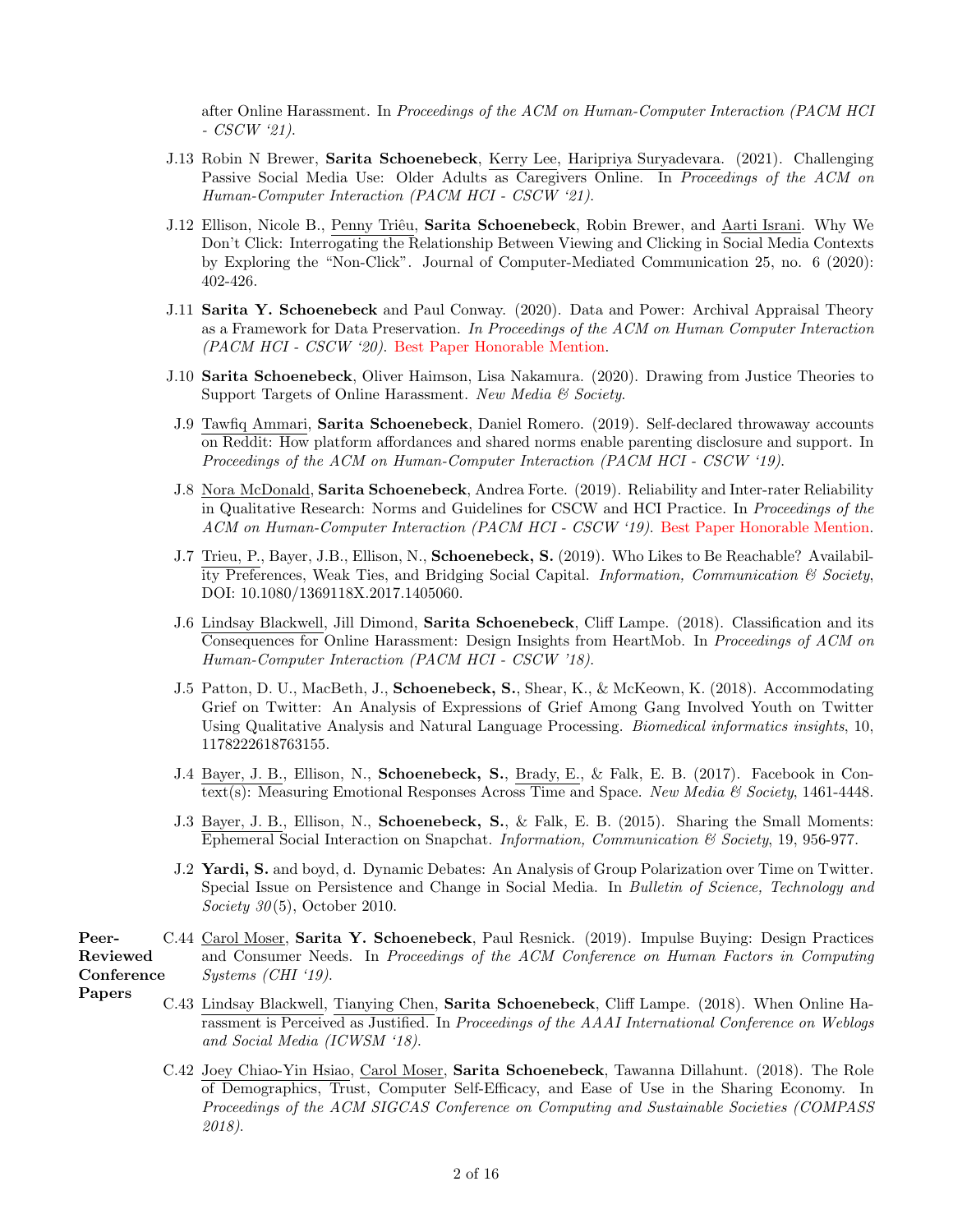- C.41 Tawfiq Ammari, Sarita Schoenebeck, Daniel Romero. (2018). Pseudonymous Parents: Comparing Parenting Roles and Identities on the Mommit and Daddit Subreddits. In Proceedings of the ACM Conference on Human Factors in Computing Systems (CHI '18).
- C.40 Carol Moser, Paul Resnick, Sarita Schoenebeck. (2017). Community Commerce: Facilitating Trust in Mom-to-Mom Sale Groups on Facebook. In *Proceedings of the ACM Conference on Human* Factors in Computing Systems (CHI '17). Best Paper Honorable Mention.
- C.39 Kai Lukoff, Carol Moser, Sarita Schoenebeck. (2017). Gender Norms about Childcare in Online Father Blogs. In Proceedings of the ACM Conference on Human Factors in Computing Systems (CHI '17).
- C.38 Carol Moser, Tianying Chen, Sarita Schoenebeck. (2017). Parents' and Children's Preferences about Parents Sharing about Children on Social Media. In Proceedings of the ACM Conference on Human Factors in Computing Systems (CHI '17).
- C.37 Carol Moser, Chanda Phelan, Paul Resnick, Sarita Schoenebeck, Katharina Reinecke. (2017). No Such Thing as Too Much Chocolate: Evidence Against Choice Overload in E-Commerce. In Proceedings of the ACM Conference on Human Factors in Computing Systems (CHI '17).
- C.36 Tawfiq Ammari, Sarita Schoenebeck, Silvia Lindtner. (2017). The Crafting of DIY Fatherhood. In Proceedings of ACM Conference on Computer Supported Cooperative Work and Social Computing  $(CSCW '17)$ , 1109–1122.
- C.35 Wang, G., Schoenebeck, S. Y., Zheng, H., & Zhao, B. Y. (2016, March). "Will Check-in for Badges": Understanding Bias and Misbehavior on Location-Based Social Networks. In Proceedings of the AAAI International Conference on Weblogs and Social Media (ICWSM '16).
- C.34 Svetlana Yarosh, Sarita Schoenebeck, Shreya Kothaneth, Elizabeth Bales. (2016). "Best of Both Worlds:" Opportunities for Technology in Cross-Cultural Parenting. In Proceedings of the ACM Conference on Human Factors in Computing Systems (CHI '16), 635-647.
- C.33 Lindsay Blackwell, Jean Hardy, Tawfiq Ammari, Tiffany Veinot, Cliff Lampe, Sarita Schoenebeck. (2016). LGBT Parents and Social Media: Advocacy, Privacy, and Disclosure during Shifting Social Movements. In Proceedings of the ACM Conference on Human Factors in Computing Systems (CHI '16), 610-622. Best Paper Honorable Mention.
- C.32 Carol Moser, Sarita Schoenebeck, Katharina Reinecke. (2016). Technology at the Table: Attitudes about Mobile Phone Use at Mealtimes. In Proceedings of the ACM Conference on Human Factors in Computing Systems (CHI '16), 1881-1892.
- C.31 Lindsay Blackwell, Emma Gardiner, Sarita Schoenebeck. (2016). Managing Expectations: Technology Tensions among Parents and Teens. In Proceedings of ACM Conference on Computer Supported Cooperative Work and Social Computing (CSCW '16), 1390-1401.
- C.30 Alexis Hiniker, Sarita Schoenebeck, and Julie Kientz. (2016). Not at the Dinner Table: Parents' and Children's Perspectives on Family Technology Rules. (2016). In Proceedings of ACM Conference on Computer Supported Cooperative Work and Social Computing (CSCW '16), 1376-1389.
- C.29 Schoenebeck, S., Ellison, N. B., Blackwell, L., Bayer, J., and Falk, E. (2016). Backstalking, Impression Management, and Play: How Young Adults Look Back on their Teen Facebook Use. In Proceedings of ACM Conference on Computer Supported Cooperative Work and Social Computing (CSCW '16), 1475-1487.
- C.28 Ammari, T. and Schoenebeck, S.Y. (2016). "Thanks for your interest in our Facebook group, but it's only for dads:" Social Roles of Stay-at-Home Dads. In Proceedings of ACM Conference on Computer Supported Cooperative Work and Social Computing (CSCW '16), 1363-1375.
- C.27 Tao Dong, Mark W. Newman, Mark S. Ackerman, and Schoenebeck, S.Y. (2015). Supporting Reflection Through Play: Field Testing the Home Trivia System. In *Proceedings of the ACM Inter*national Joint Conference on Pervasive and Ubiquitous Computing (UbiComp '15), 251-262.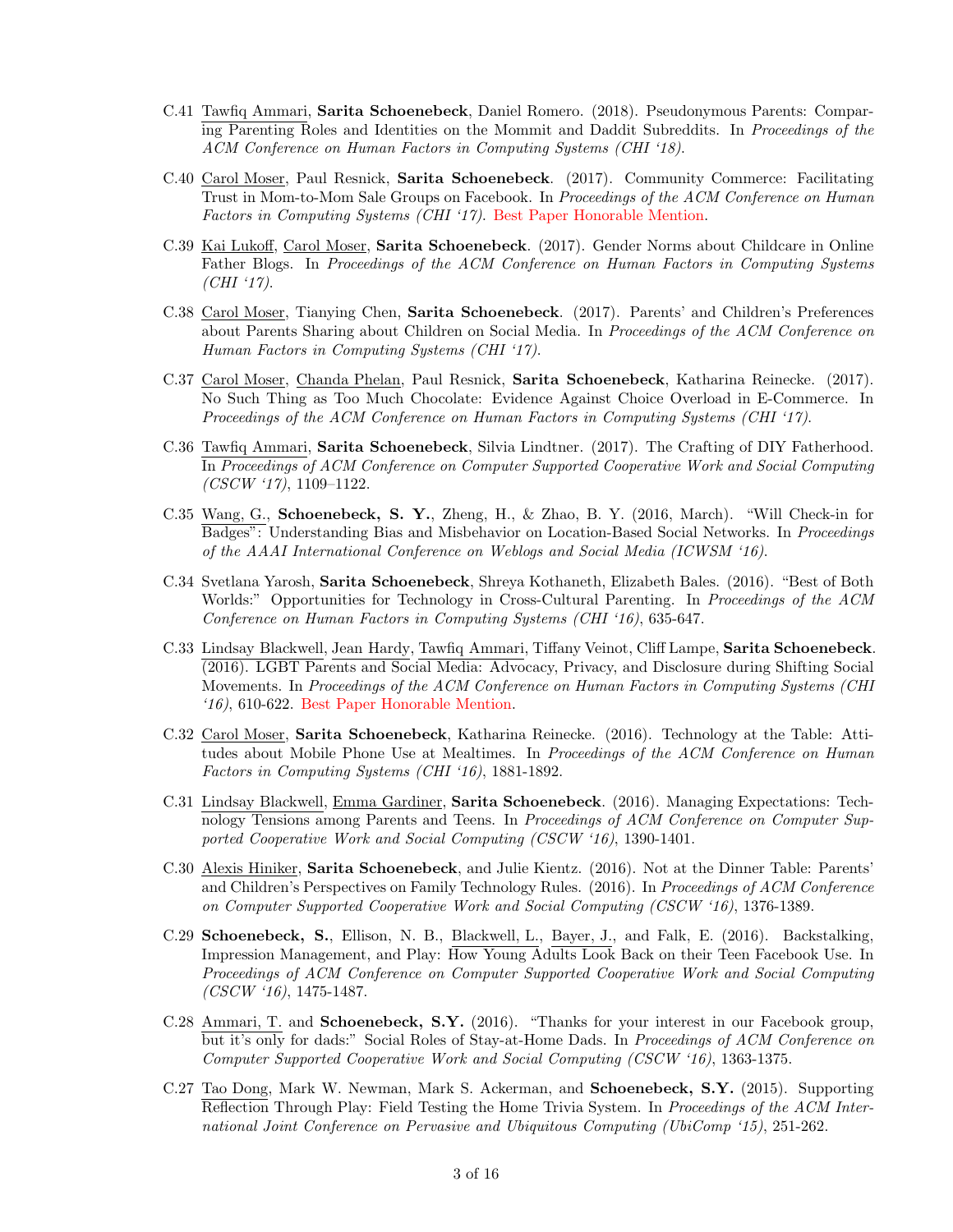- C.26 Ammari, T., Kumar, P., Lampe, C., and Schoenebeck, S.Y. (2015). Managing Children's Online Identities: How Parents Decide what to Disclose about their Children Online. In Proceedings of the ACM Conference on Human Factors in Computing Systems (CHI '15), 1895-1904.
- C.25 Ammari, T. and Schoenebeck, S.Y. (2015). Understanding and Supporting Fathers and Fatherhood on Social Media Sites. In Proceedings of the ACM Conference on Human Factors in Computing Systems (CHI '15), 1905-1914. Best Paper Award.
- C.24 Ammari, T. and Schoenebeck, S.Y. (2015). Networked Empowerment on Facebook Groups for Parents of Children with Special Needs. In *Proceedings of the ACM Conference on Human Factors* in Computing Systems (CHI '15), 2805-2814.
- C.23 Kumar, P. and Schoenebeck, S.Y. (2015). The Modern Day Baby Book: Enacting Good Mothering and Stewarding Privacy on Facebook. In Proceedings of the ACM Conference on Computer Supported Cooperative Work and Social Computing (CSCW '15), 1302-1312.
- C.22 Ammari, T., Morris, M.R., Schoenebeck, S.Y. (2014). Accessing Social Support and Overcoming Judgment on Social Media among Parents of Children with Special Needs. In AAAI International Conference on Weblogs and Social Media 2014 (ICWSM '14).
- C.21 Schoenebeck, S.Y. (2014). Giving up Twitter for Lent: How and Why we Take Breaks from Social Media. In Proceedings of the ACM Conference on Human Factors in Computing Systems (CHI '14), 773-782.
- C.20 Schoenebeck, S.Y. (2013). The Secret Life of Online Moms: Anonymity and Disinhibition on YouBeMom.com. In AAAI International Conference on Weblogs and Social Media 2013 (ICWSM '13).
- C.19 Wyche, S.P., Forte, A., and Schoenebeck, S.Y. (2013). Hustling Online: Understanding Consolidated Facebook Use in an Informal Settlement in Nairobi. In Proceedings of the ACM Conference on Human Factors in Computing Systems (CHI '13), 2823-2832. Best Paper Honorable Mention.
- C.18 Hutto, C.J., Gilbert, E., and Schoenebeck, S.Y. (2013). A Longitudinal Study of Follow Predictors on Twitter. In Proceedings of the ACM Conference on Human Factors in Computing Systems (CHI '13), 821-830.
- C.17 Wyche, S.P., Schoenebeck, S.Y., and Forte, A. (2013). "Facebook is a Luxury": An Exploratory Study of Social Media Use in Rural Kenya. In Proceedings of the ACM Conference on Computer Supported Cooperative Work and Social Computing (CSCW '13), 33-44.
- C.16 Yardi, S., Bruckman, A. (2012). Income, Race, and Class: Exploring Socioeconomic Differences in Family Technology Use. In Proceedings of the ACM Conference on Human Factors in Computing Systems (CHI '12), 3041-3050.
- C.15 Yardi, S., Bruckman, A. (2011) Social and Technical Challenges in Parenting Teens' Social Media Use. In Proceedings of the ACM Conference on Human Factors in Computing Systems (CHI '11), 3237-3246.
- C.14 DiSalvo, B., Yardi, S., Guzdial, M., McKlin, T., Meadows, C. Perry, K., Bruckman, A. (2011) Young African American Men Constructing Computing Identity. In Proceedings of the ACM Conference on Human Factors in Computing Systems (CHI '11), 2967–2970.
- C.13 Dimond, J., Poole, E., and Yardi, S. (2010). The Effects of Life Disruptions on Home Technology Routines. In Proceedings of the ACM Conference on Supporting Group Work (GROUP '10), 85–88.
- C.12 Golder, S. and Yardi, S. (2010). Structural Predictors of Tie Formation in Twitter: Transitivity and Mutuality. In Proceedings of the IEEE Conference on Social Computing (SocialCom '10).
- C.11 Yardi, S. and boyd, d. (2010). Tweeting From the Town Square: Measuring Geographic Local Networks. In Proceedings of the AAAI International Conference on Weblogs and Social Media 2010 (ICWSM '10).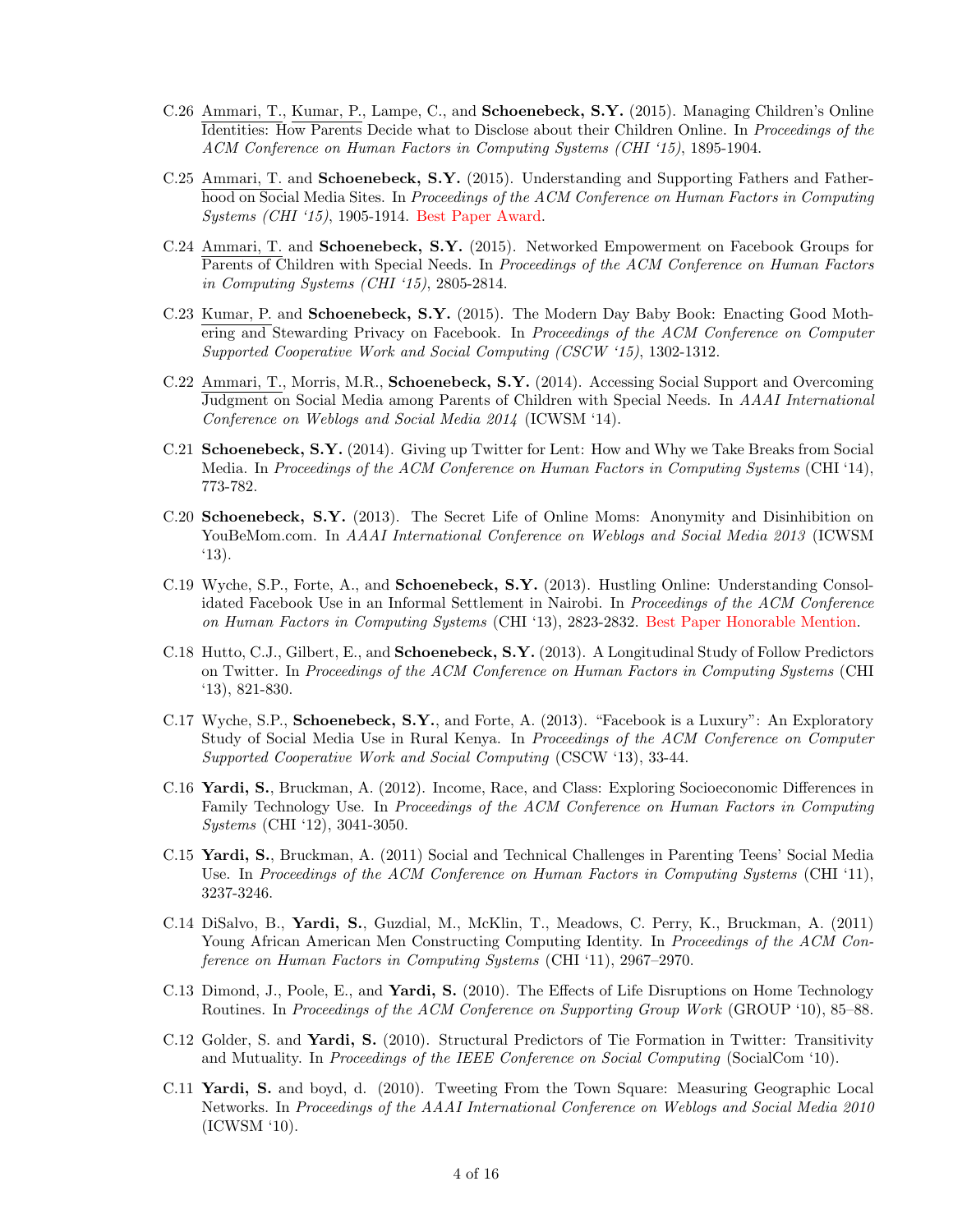- C.10 Yardi, S. and Poole, E. (2009). Please Help! Patterns of Personalization in an Online Tech Support Discussion Board. In Proceedings of Communities and Technologies 2009 (C&T '09).
- C.9 Yardi, S., Golder, S. and Brzozowski, M. (2009). Blogging at Work: an Attention Economy on the Web. In Proceedings of the ACM Conference on Human Factors in Computing Systems (CHI '09), 2071-2080.
- C.8 Bruckman, A., Biggers, M., Ericson, B., McKlin, T., Dimond, J., DiSalvo, B., Hewner, M., Ni, L. and Yardi, S. (2008). Georgia Computes: Improving the Entire Computing Education Pipeline. In Proceedings of the 40th SIGCSE technical symposium on Computer science education (SIGCSE  $(09)$ .
- C.7 Yardi, S., Feamster, N., Bruckman, A. (2008). Photo-Based Authentication Using Social Networks. In Proceedings of the First Workshop on online Social Networks (WOSN '08).
- C.6 Yardi, S. & Perkel, D. Understanding Classroom Culture through a Theory of Dialogism: What Happens When Cheating and Collaboration Collide? In Proceedings of the 2007 Computer Supported Collaborative Learning Conference, 798–807.
- C.5 Yardi, S. The Role of the Backchannel in Collaborative Learning Environments. In Proceedings of the 7th International Conference of the Learning Sciences (ICLS '06), 852–858.
- C.4 Yardi, S. ClassChat: A Tool for Visualizing Backchannel Discussions. In Informal Learning and Digital Media Conference..
- C.3 Chan, S., Hill, B. and Yardi, S. 2005. VERN: Facilitating Democratic Group Decision Making Online. In Proceedings of the 2005 international ACM SIGGROUP Conference on Supporting Group Work (GROUP '05), 116–119.
- C.2 Chan, S., Hill, B. and Yardi, S. 2005. Instant Messaging: Accountability and Peripheral Participation In Textual User Interfaces. In Proceedings of the 2005 international ACM SIGGROUP Conference on Supporting Group Work (GROUP '05), 113–115.
- C.1 Hill, B., and Yardi, S. VERN. In the 2nd Conference on Online Deliberation: Design, Research, and Practice (DIAC '05).
- Lightly-Reviewed **Conference** Papers and c.9 Fischer, C., Fishman, B., & Schoenebeck, S.. (2018, April). Professional development in 140 characters? Analyzing Twitter as a professional learning platform for science teachers. Paper presented at the 2018 annual meeting of the American Educational Research Association, New York, NY.
- Journal Articles
- c.8 Trieu, P., Bayer, J., Ellison, N., Schoenebeck, S., & Falk, E. (2017, May). Who Likes to Be Reachable? Availability Preferences, Tie Strength, and Perceptions of Social Capital. Paper presented at the meeting of the International Communication Association. Top Paper Award for the Communication and Technology division
	- c.7 Bayer, J., Trieu, P., Ellison, N., Schoenebeck, S., & Falk, E. (2017, May). Rejection Sensitivity Widens the Affect Gap between Strong and Weak Ties. Paper presented at the meeting of the International Communication Association.
	- c.6 Bayer, J. B., Ellison, N., Schoenebeck, S., Brady, E., & Falk, E. B. (2015, May). Facebook in Context: Social Capital and Mood Across Time and Space. Paper presented at the meeting of the International Communication Association.
	- c.5 Bayer, J. B., Ellison, N., Schoenebeck, S., & Falk, E. B. (2015, May). Sharing Moments on Snapchat for Short-Term Well-Being. Paper presented at the meeting of the International Communication Association.
	- c.4 Schoenebeck, S.Y., Bruckman, A. (2013). "If We Build it, Will They Come? Designing a Community-Based Online Site for Parents." In Proceedings of the iConference (iConference '13).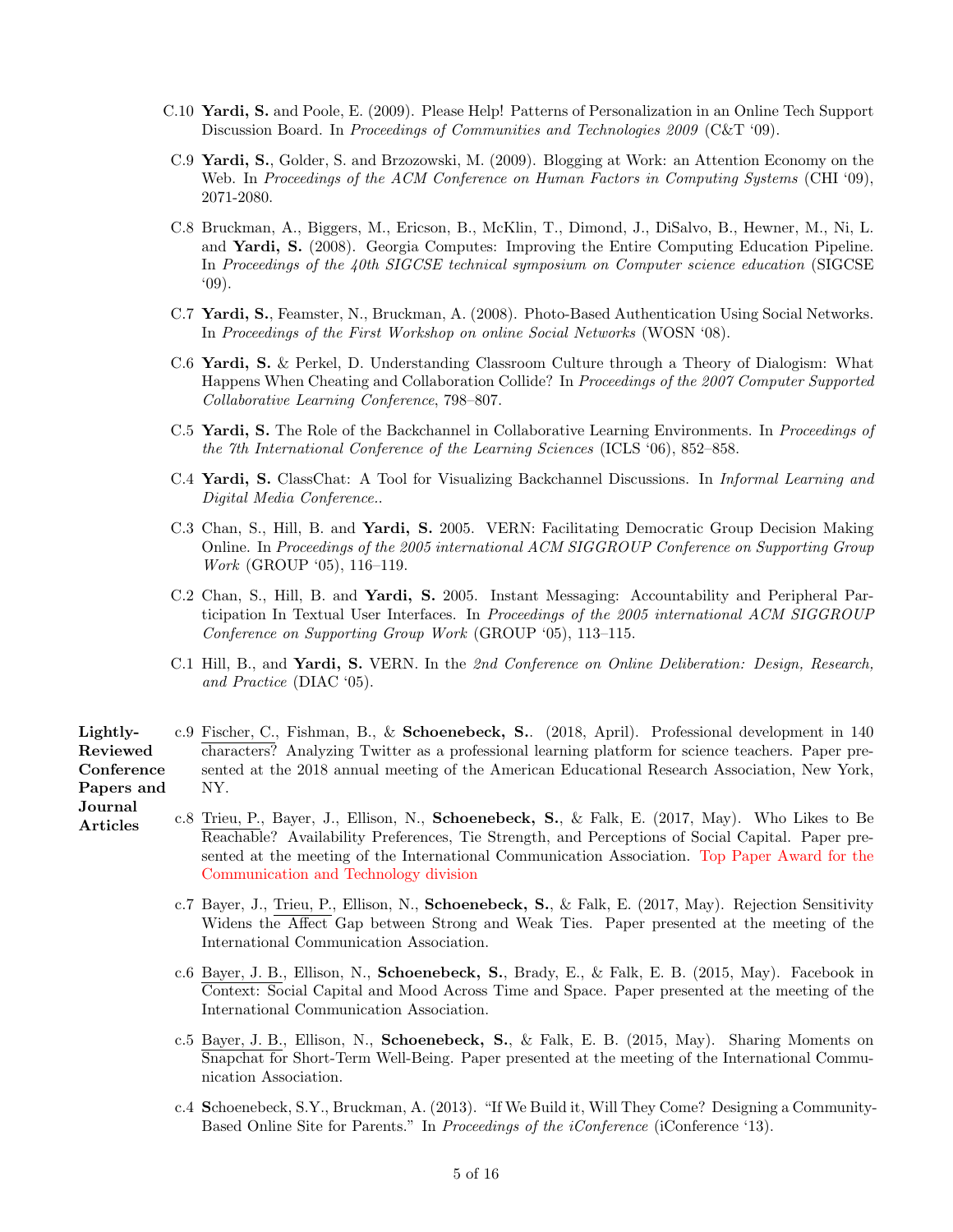- c.3 Lampe, C., Resnick, P., Forte, A., Yardi, S., Rotman, D., Marshall, T., Lutters, W. "Educational Priorities for Technology-Mediated Social Participation." IEEE Computer, November, 2010.
- c.2 Yardi, S., Romero, D., Schoenebeck, G., and boyd, d. "Detecting Spam in a Twitter Network." First Monday. 15, 2 (Jan 2010).
- c.1 Yardi, S. "Technical Capital and Social Learning on the Web." ACM Crossroads Special Issue on the Social Web. 16, 2 (Nov. 2009), 9-11. (Invited article, not reviewed).

Book Chapters BC.2 Yardi, S. (2008). "Whispering, Chatting, and Learning in a Classroom Backchannel." MacArthur Foundation Series on Digital Media and Learning - Digital Youth, Innovation, and the Unexpected (ed. Tara McPherson). Cambridge, MA: MIT Press, pp. 143-164.

> BC.1 Yardi, S. (2008). "From Multimedia to Multiple Voices: Conflicts in Collaborative Learning Cultures." Informal Learning and Digital Media." Eds. Drotner, K., Jensen, H. and Schroder, K. Cambridge Scholars: UK, 2008.

Posters and c.6 Dimond, J., Yardi, S., and Guzdial, M. (2009). "Mediating Programming through Chat for the Extended Abstracts OLPC." Extended Abstracts of the ACM Conference on Human Factors in Computing Systems (CHI '09).

- c.5 Yardi, S. (2008). "Modeling the Flow of Information in a Social Network." ACM SIGCOMM 2008 Poster (SIGCOMM '08).
- c.4 Yardi, S. "Remixing in the Classroom: Conflicts in Cheating and Collaboration: Applying a Theory of Dialogism to Classroom Culture." In Media in Transitions 5 Conference.
- c.3 Yardi, S. "A Classroom Tool for Visualizing Backchannel Discussions." In Thinking Through New Media 2006 Conference. Duke University.
- c.2 Yardi, S., Hill, B. and Chan, S. 2005. "VERN: Facilitating Group Democratic Group Decision Making Online." In The 2nd Intl Conference on Technology, Knowledge, and Society 2005.
- c.1 Gov, S., Yardi, S., Bruckman, A. "Managing Identities Across Multiple Online Communities." UNC Social Software Symposium..

Organized PW.16 Stevie Chancellor, Shion Guha, Jofish Kaye, Jen King, Niloufar Salehi, Sarita Schoenebeck, Workshops and Panels Elizabeth Stowell. The Relationships between Data, Power, and Justice in CSCW Research. Panel at CSCW 2019.

- PW.15 Neha Kumar, Shion Guha, Karrie Karahalios, David A. Shamma, Helena Mentis, Sarita Schoenebeck, Hilda Tellioglu. CSCW Meta. Panel at CSCW 2019.
- PW.14 Emma Beyers-Carlson, Sarita Schoenebeck, Brenda Volling. Questions and Concerns on Baby-Center about the Transition to the Second Child. In Paper Symposium "Is it Easier the Second Time? Parenting across the Transition from One Child to Two" at Society for Research in Child Development (SRCD) 2019.
- PW.13 Jed Brubaker, Jofish Kaye, Sarita Schoenebeck, Janet Vertesi. Visibility in Digital Space: Controlling Personal Information Online. Panel at CSCW 2016.
- PW.12 Karen E. Fisher, Eliza T. Dresang, Katie Davis, Allison Druin, Sarita Yardi. Digital Youth Workshop: Calling all Designers, Researchers and Policy Makers. Workshop at *iConference 2013*.
- PW.11 Bernstein, M., Conover, M., Geiger, R., Hill, B., Keegan, B., Monroy-Hern`andez, A., Shaw, A., Yardi, S., Bruckman, A. Lessons From Deviance and Failure in Social Computing. Panel at CHI '12.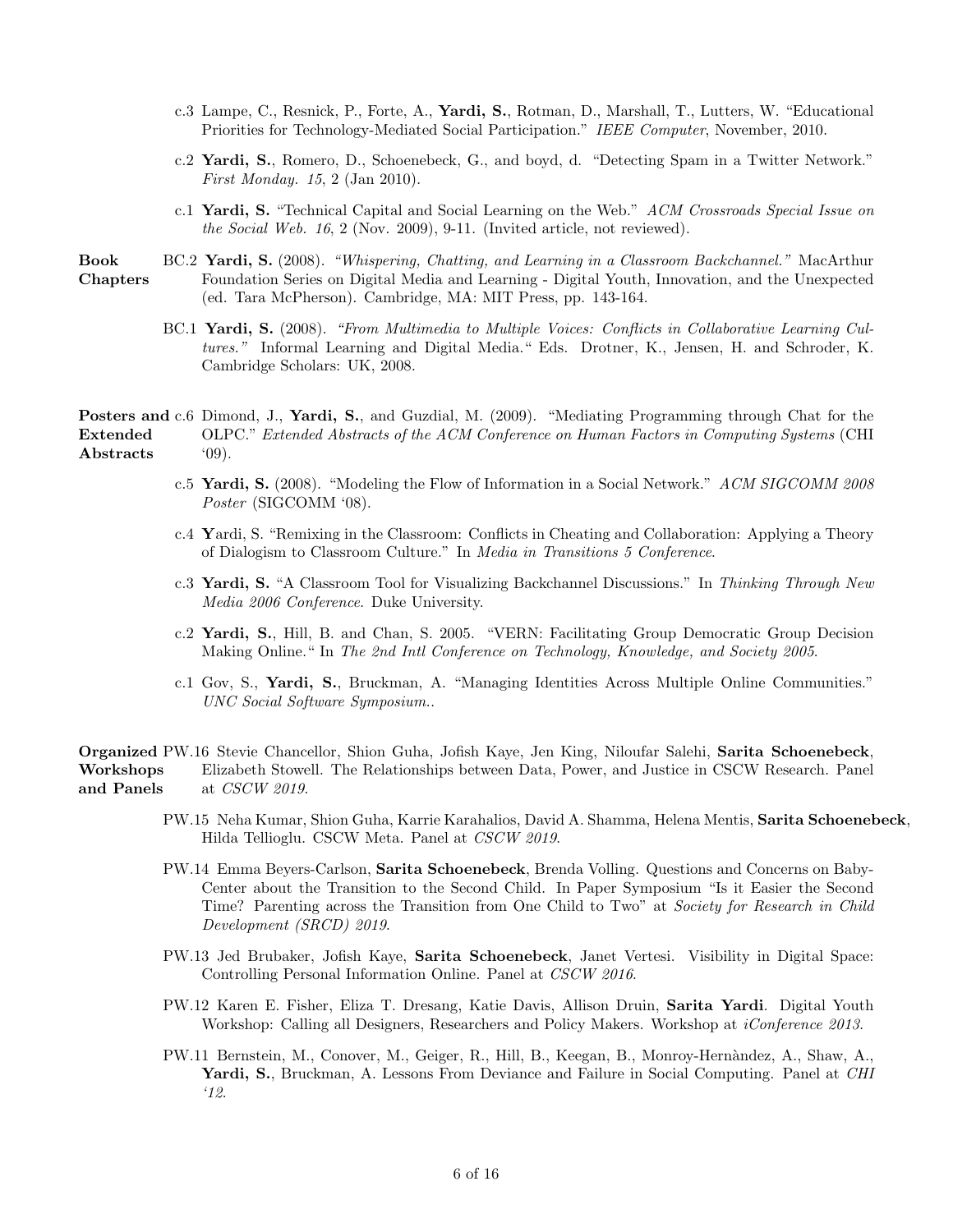- PW.10 Bernstein, M., Cosley, D., DiSalvo, C., Kairam, S., Karger, D., Kriplean, T., Lampe, C., Mackay, W., Terveen, L., Wobbrock, J., Yardi, S.. Reject Me: Peer Review and SIGCHI. Special Interest Group in CHI '12.
- PW.9 Rotman, D., Vieweg, S., Yardi, S., Chi, E., Preece, J., Shneiderman, B., Pirolli, P., Glaisyer, T. From Slacktivism to Activism: Participatory Culture in the Age of Social Media. Special Interest Group in CHI '11.
- PW.8 Bruckman, A., Karahalios, K., Kraut, K., Poole, E., Thomas, J., Yardi, S. Research Ethics in the Facebook Era Revisited. Workshop at CSCW '10.
- PW.7 Discussant: Bruckman, A. Panelists: Gurzick, D., Lampe, C., Stutzman, F., Yardi, S. "Get Off My E-Lawn: Mulching Youth and Technology." CSCW '10.
- PW.6 Discussant: Stutzman, F. Panelists: Lenhart, A., Attig, H., Yardi, S.. 2009. "Research on Late Adopters of Social Network Sites." Internet Research 10.0.
- PW.5 Bos, N., Karahalios, K., Musgrove-Chàvez, M., Poole, E., Thomas, J. C., and Yardi, S. (2009). Research ethics in the Facebook era: privacy, anonymity and the IRB. Special Interest Group at CHI '09.
- PW.4 Chair: boyd, d., Panelists: Baumer, S., Horst, H., Lange, P., Sims, C., Stephenson, R., Tripp, L., Yardi, S.. "Growing Up Connected: Ways of Knowing through Participatory Culture." Society for Social Studies of Science Annual Meeting (4S '07).
- PW.3 Chairs: Ching, C., Kafai, Y. Panelists: Yardi, S., Perkel, D. Digital Kids Describe Digital Lives. "Technobiographies: Researching Life Stories with Technology." Interactive Symposium, 2007 American Educational Research Association (AERA '07).
- PW.2 Moderators: Yardi, S., Bruckman, A., Panelists: Druin, A., Jeffries, R., Kafai, Y. 2007. Broadening the Field of Computing Through a Design-Based HCI Curriculum. In Proceedings of the 2007 Grace Hopper Celebration of Women in Computing (GHC '07).
- PW.1 "Designing Social Networks for New Learning Communities." Panelists: Antin, J., Horst, J., Sims, C., Lange, P., Yardi, S.. "Dude, that's MySpace: Digital Media in Kids' Everyday Lives." Society for Applied Anthropology (SfAA '07).
- Doctoral Consortia D.2 Yardi, S. "Teens as Designers of Social Networks." Communities and Technologies 2009 (C&T) '09).
	- D.1 Yardi, S. 2007. "From Functional to Fun: End User Development for Teenagers." In Proceedings of the IEEE Symposium on Visual Languages and Human-Centric Computing (VL/HCC '07). Sep 23 - 27, 2007. IEEE Computer Society, 272-274.
- Workshop w.8 Kumar, P. and Schoenebeck, S. (2015). "Helping Parents Manage Their Children's Digital Foot-Papers prints." In CHI 2015 workshop: The Future of Networked Privacy: Challenges and Opportunities.
	- w.7 Schoenebeck, S. (2014). "Developing Healthy Habits with Social Media: Theorizing the Cycle of Overuse and Taking Breaks." In CHI 2014 workshop: Refusing, Limiting, Departing: Why We Should Study Technology Non-use.
	- w.6 Liu, Z., Yardi, S., and Stasko, J. (2010). "Do you know what you did last summer? Visualizing personal behavior in Google services." In CHI 2010 workshop: Know Thyself: Monitoring and Reflecting on Facets of One's Life.
	- w.5 Golder, S., Yardi, S., Marwick, M. and boyd, d. (2009). "A Structural Approach to Contact Recommendations in Online Social Networks." In ACM SIGIR Conference on Information Retrieval (SIGIR) 2009 workshop: Search in Social Media.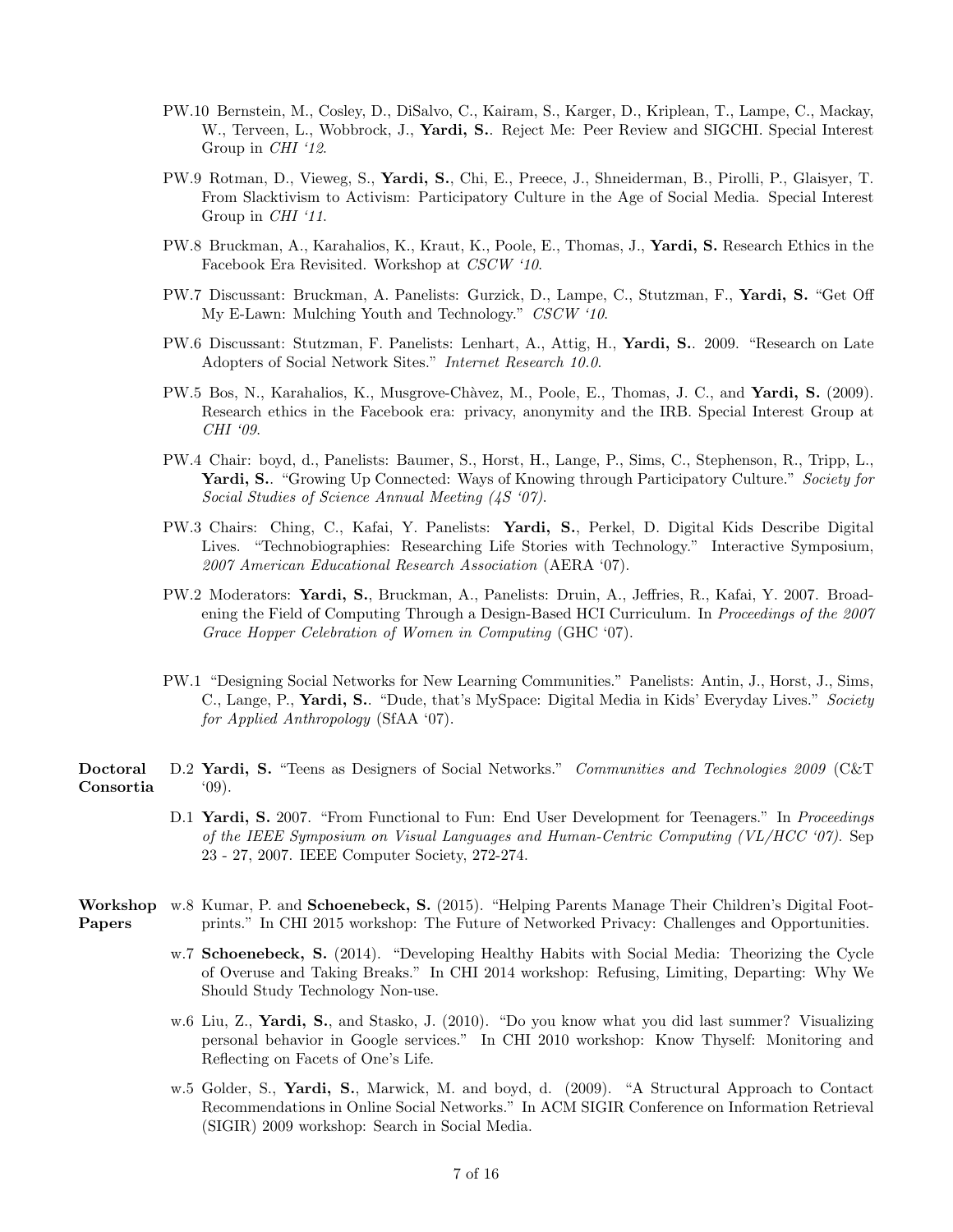- w.4 Yardi, S., and Bruckman, A. (2009). "Teens as Designers of Social Networks." In CHI 2009 workshop: Socially Mediating Technologies.
- w.3 Yardi, S., Luther, K., Diakopoulos, N., and Bruckman, A. (2008). "Opening the Black Box: Four Views of Transparency in Remix Culture." In CSCW 2008 workshop: Tinkering, Tailoring, and Mashing: The Social and Collaborative Practices of the Read-Write Web.
- w.2 Yardi, S., Brzozowski, M. (2008). "Revealing the Long Tail in Office Conversations." In CSCW 2008 workshop: What to expect from Enterprise 3.0: Adapting Web 2.0 to Corporate Reality.
- w.1 Yardi, S. & Bruckman, A. (2007). "What Is Computing? Bridging the Gap Between Teenagers' Perceptions and Graduate Students' Experiences." In ICER'07: Proceedings of the 3rd International Workshop on Computing Education Research (ICER '07).
- Book B.1 Ito, M., S. Baumer, M. Bittanti, d. boyd, R. Cody, B. Herr, H. Horst, P. Lange, D. Mahendran, K. Martinez, C.J. Pascoe, D. Perkel, L. Robinson, C. Sims, and L. Tripp. (with J. Antin, M. Finn, A. Law, A. Manion, S. Mitnick, D. Schlossberg and Yardi, S.) Hanging Out, Messing Around, Geeking Out: Living and Learning with New Media. Cambridge: MIT Press, 2009.
- Funding G.8 Designing Interpretable AI for People with Disabilities Google, 2022 (\$60,000) (PIs: Sarita Schoenebeck, Robin Brewer)
	- G.8 Restoring Justice to Targets of Online Harassment Instagram Gift, 2019-2020 (\$50,000) (PI)
	- G.7 Large Scale Interventions for Reducing Threats to Safety and Trustworthiness on Social Media

Michigan Institute for Data Science, 2019-2020 (\$30,000) (PI, Co-PIs: Eric Gilbert, Jenny Radesky)

- G.6 CHS Medium: Drawing from Theories of Justice to Respond to Online Harassment National Science Foundation #1763297, 2018-2022 (\$909,213) (PI, Co-PIs: Cliff Lampe, JJ Prescott)
- G.5 Mozilla Gift Mozilla Foundation, 2017-2018, (\$37,000) (PI)
- G.4 CAREER: Protecting the Future of Children's Online Identities National Science Foundation #1552503, 2016-2021 (\$549,820) (PI)
- G.3 HCC Small: Prompting Intentional Social Media Use Among Children and Parents National Science Foundation #1318143, 2013-2016 (\$469,519) (PI)
- G.2 Facebook Gift, 2013 (\$25,000) (PI).
- G.1 Adolescent social connection in online environments University of Michigan MCubed (\$60,000) (Co-PIs: Nicole Ellison, Emily Falk, Sarita Schoenebeck)

Teaching Law 20689: Computing and Society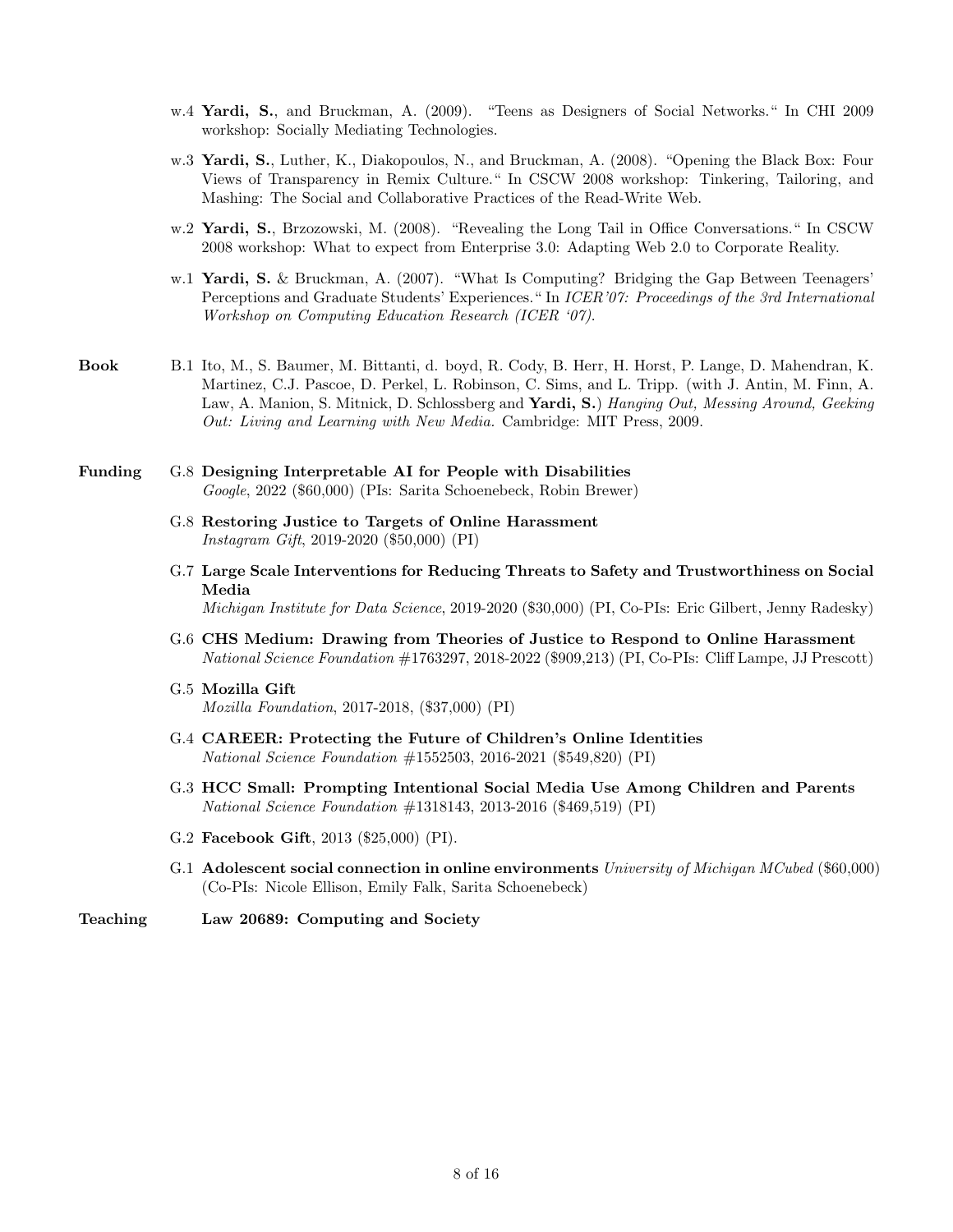Yale Law School, Law class, Fall 2021: 11 students

#### SI 431: Algorithms and Society

University of Michigan, Undergraduate Class, Winter 2021: 40 students; Winter 2020: 29 students

### SI 487: UX Capstone

University of Michigan, Undergraduate Class, Winter 2021: 87 students; Winter 2020: 96 students

### SI 429: Online Communities

University of Michigan, Undergraduate Class, Fall 2020: 33 students; Fall 2019: 33 students

### SI 689: Social User Experience

University of Michigan, Graduate Class, Winter 2017: 9 students

### SI 529: Online Communities

University of Michigan, Graduate Class, Winter 2018: 14 students; Winter 2017: 21 students

#### SI 422: Needs Assessment and Usability Evaluation

University of Michigan, Undergraduate Class, Fall 2016: 49 students; Winter 2015: 52 students; Fall 2014: 39 students

### SI 622: Evaluation of Systems and Services

University of Michigan, Graduate Class, Winter 2015: 51 students; Winter 2014: 58 students

#### SI 582: Interaction Design

University of Michigan, Graduate Class, Winter 2013: 35 students; Fall 2012: 34 students

### Teaching Assistant

Online Communities, Georgia Tech, Instructor: Amy Bruckman, Spring 2010 Professional Skills, UC Berkeley, Instructor: Larry Downes, Spring 2006

#### Guest Lectures

Research Methods, UM, Instructor: Yan Chen, Spring 2016 ICOS Big Data Summer Camp, UM, Spring 2013, Spring 2014 Ethics and Information Technology, UM, Instructor: Paul Conway, Fall 2012 Online Communities, Georgia Tech, Instructor: Eric Gilbert, Spring 2011 Social Aspects of Information Systems, Drexel University, Instructor: Andrea Forte, Fall 2010 Online Communities, Georgia Tech, Instructor: Amy Bruckman, Spring, 2010 Human-Computer Interaction, University of Georgia, Instructor: Chris Plaue, Fall 2009 Human-Computer Interaction, Georgia Tech, Instructor: James Clawson, Spring 2009 Human-Computer Interaction, Georgia Tech, Instructor: Chris Plaue, Spring 2009 Social Media, UC Berkeley, Instructor: Howard Rheingold, Spring 2008

#### Invited T.24 Lessons from The First Internet Ages. Panelist. Knight Foundation. November, 2021.

Talks/ Panels

- T.23 Responsible AI. Panelist. Microsoft Research Summit. October, 2021.
	- T.22 Building Just Technologies in an Unjust World. Invited Speaker. Columbia Data Science. November, 2020.
	- T.21 What's Missing When We Rely on Social Media Log Data. Keynote Speaker. ICWSM 2018. Stanford, CA. June, 2018.
	- T.20 Responding to Harassing Behaviors on Social Media Sites. Northwestern TSB Colloquia. Jan, 2018.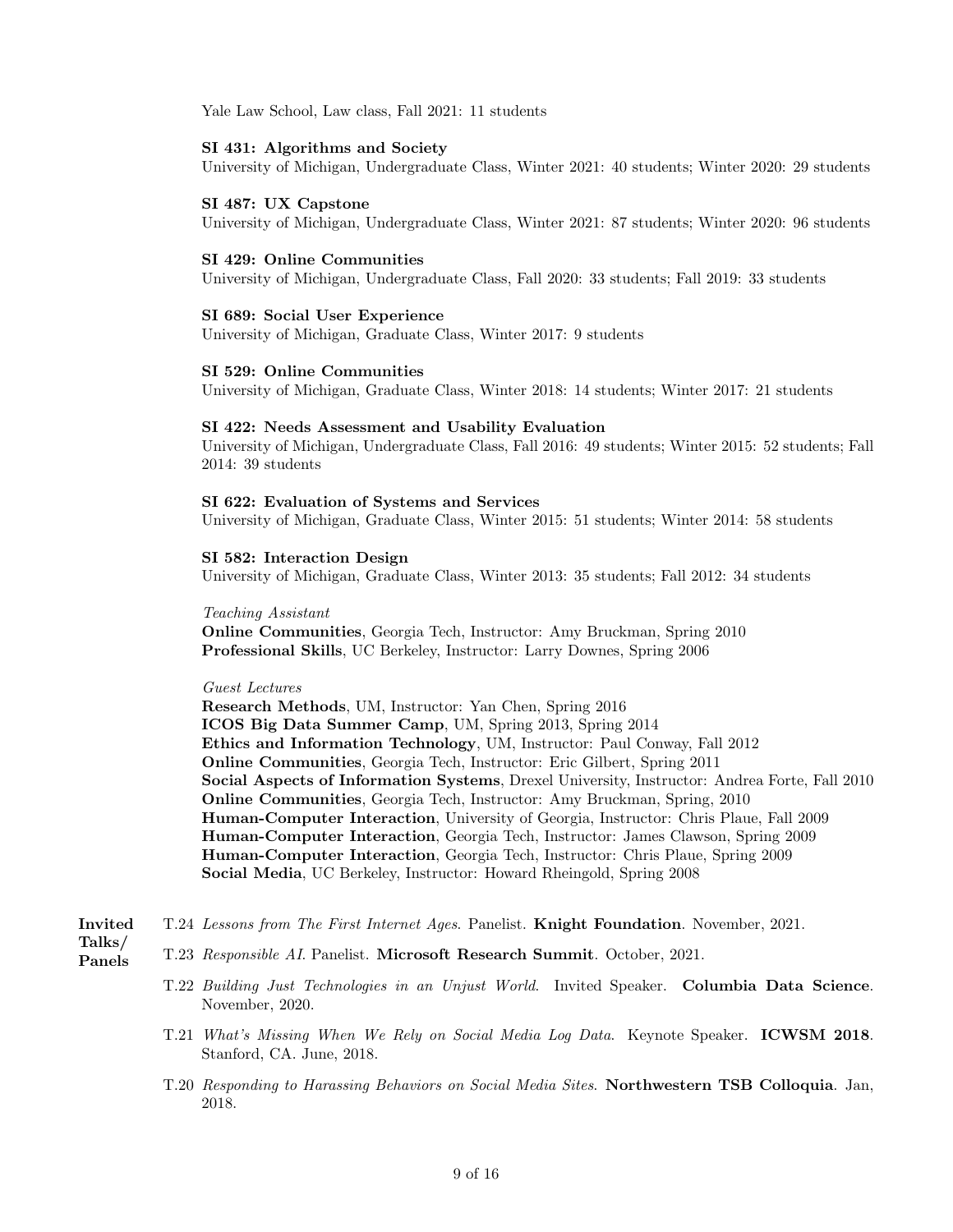- T.19 Protecting the Future of Children's Identities Online. Iowa Informatics Initiative Symposium. Iowa City, IA. April, 2016.
- T.18 Should you post photos of your kids on the Internet? Anonymity and Privacy in Family Life Online. University of California at Santa Barbara, Computer Science Department. Santa Barbara, CA. February, 2016.
- T.17 Public Parenting: Judgment, Identity, and Shifting Social Movements in Online Spaces. University of California at Irvine, Department of Informatics. Irvine, CA. February, 2016.
- T.16 Supporting Parents Online. University of Washington, design use build (dub). Seattle, WA. October, 2014.
- T.15 Supporting Parents Online. Carnegie Mellon University, Human-Computer Interaction Institute. Pittsburgh, PA. August, 2014.
- T.14 "Boundary Setting in Social Media: How Parents Manage Youths Technology Use." School of Information and Library Science, University of North Carolina at Chapel Hill. Apr 30, 2012.
- T.13 "Boundary Setting in Social Media: How Parents Manage Youth's Technology Use." School of Information, University of Michigan. Apr 24, 2012.
- T.12 "Social Media at the Boundaries." School of Informatics, Indiana University Indianapolis. Mar 2, 2012.
- T.11 "Social Media at the Boundaries." School of Informatics and Computing, Indiana University Bloomington. Feb 28, 2012.
- T.10 "Boundary Setting in Social Media: How Parents Manage Youth's Technology Use." Social Media Collective, Microsoft Research New England. Feb 24, 2012.
- T.9 "Social Media at the Boundaries." College of Information Sciences and Technology, Pennsylvania State University. Feb 7, 2012.
- T.8 "Social Media at the Boundaries." The School of Information Studies, Syracuse University. Jan 25, 2012.
- T.7 "Supporting Parents and Schools in Managing Teens' Social Media Use." Center for Information Technology Policy, Princeton University. Nov 10, 2011.
- T.6 "Parents and Social Media." Summer Social Webshop. University of Maryland, College Park. Aug 23-26, 2011.
- T.5 "Social Networking in the Classroom: Writing Twitter Apps and other ways of Engaging Students in CS." Grace Hopper Computing Teachers Workshop (100 K12 Computer Science teachers). Atlanta, GA, Oct 2, 2010.
- T.4 "Network Module Example: Twitter Spam Detection." Invited Presentation. Social Networks as an Introduction to Computer Science Workshop. Duke University, Durham, NC, July 8-9, 2010.
- T.3 "Detecting Spam in a Twitter Network." Invited Presentation. Twitter Engineering Team. San Francisco, CA. Mar 23, 2010.
- T.2 "Network Science and Social Networks." Invited Talk. Social Networks as an Introduction to Computer Science. Social Networks in Education Workshop, Duke University, Durham, NC. July 20-21, 2009.
- T.1 "Computing with a Purpose." Poster. Computing at the Margins Symposium, Atlanta, GA, May 6-7, 2009.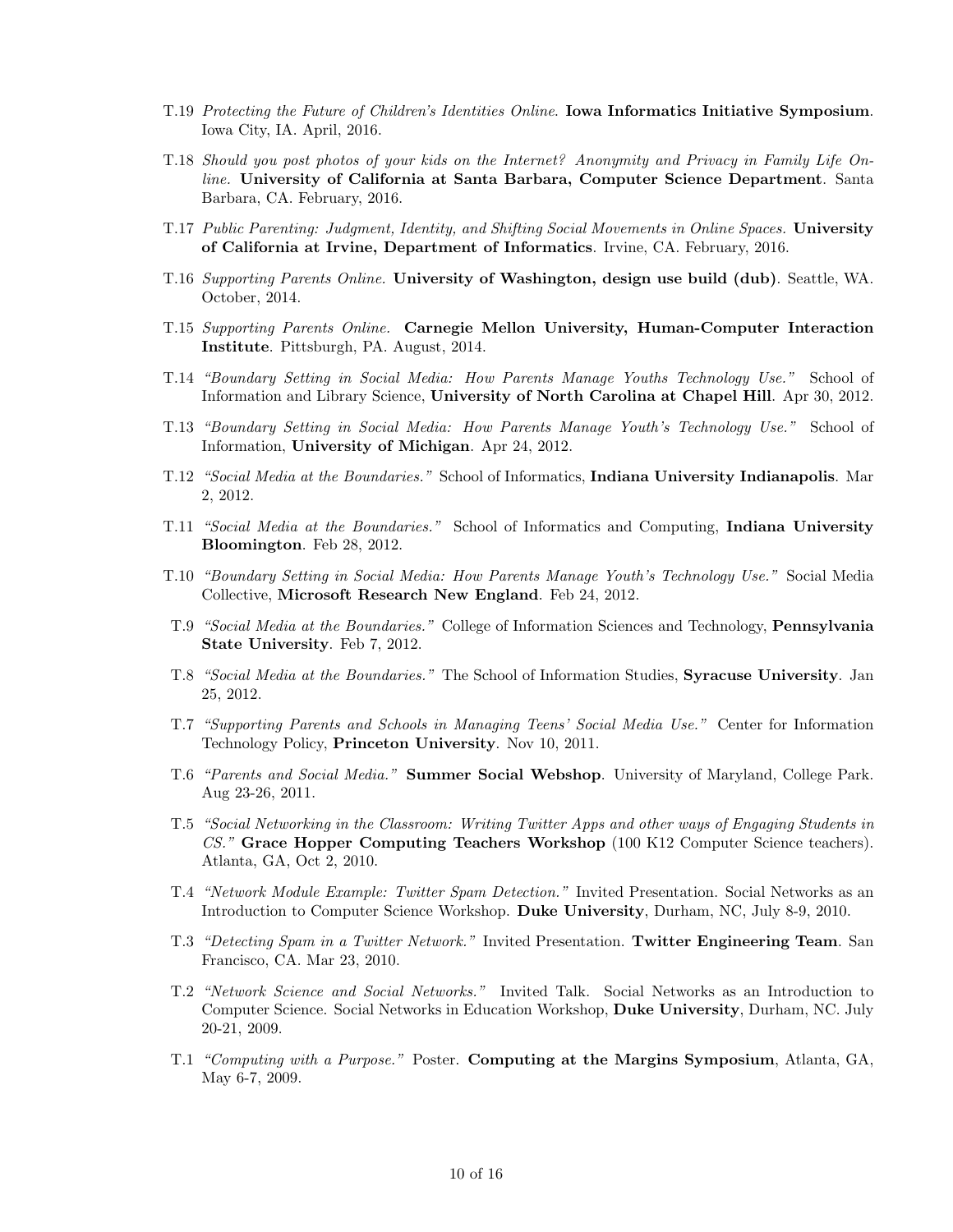# Professional

# PhD Adviser

Service

- Louisa Williams (2021-)
- Renee Li (2021-), Co-Advisor with Eric Gilbert
- Tyler Musgrave (2020-)
- Cami Goray (2020-)
- Rahaf Alharbi (2020-), Co-Advisor with Robin Brewer
- Lindsay Blackwell, *Co-Advisor with Cliff Lampe*, 2014-2022 (expected)
- Tawfiq Ammari, Advisor, 2014-2020
- Carol Moser, Co-Advisor with Paul Resnick, 2014-2020

# PhD Committees

- Tianying Chen, CMU, Chair: Laura Dabbish
- Hawra Robin, IUPUI, Chair: Lynn Dobrowski
- Priya Kumar, University of Maryland School of Information, Chair: Jessica Vitak, 2021
- Penny Trieu , UM Information, Chair; Nicole Ellison, 2020
- Emma Byers-Carlson, UM Psychology, Chair: Brenda Volling, 2018
- Arup Ghosh, University of Florida Computer Science, Chair: Pamela Wisniewski, 2018
- Nazanin Andalibi, Drexel College of Computing and Informatics, Chair: Andrea Forte, 2018
- Christian Fischer, UM Education, Chair: Barry Fishman, 2017
- Youyang Hou, UM Information, Chair: Cliff Lampe, 2017
- David Merritt, UM Computer Science, Chair: Mark Ackerman, 2015
- Claire Lo, UM Education, Chair: Chris Quintana, 2014
- Tao Dong, UM Information, Chairs: Mark Ackerman and Mark Newman, 2014

# Masters Thesis Adviser

- Ashley Walker, Advisor, MS Tailored, 2015
- Priya Kumar, Advisor, MS Tailored, 2014

## Research Assistants

- Jenny Do, 2024, UROP
- Hannah Shu, 2024, UROP
- Katelyn Ma, 2024, UROP
- Jesus Calvario Aguilar, 2024, UROP
- Phoebe Sarandos, 2024, UROP
- Jasmine Duong, 2024, UROP
- Alia Cummings, 2023, UROP
- Joshua Mollison, 2022, BSI
- Jordan Graves, 2022, MSI
- Kseniya Husak, 2021, MSI
- Jessica Jaimaca, 2020, BA
- Audrey Funwie, 2021, BA
- Tergel Gankhuu, 2021, BA
- Banesa Hernandez, 2021, MHI
- Wafa Khan, 2021, MSI
- Ting-Wei Chang, 2020, MSI
- Yoojin Choi, 2021, MSI
- Chao-Yuan Cheng, 2021, MSI
- Anandita Aggarwal, 2021, MSI
- Dakota Lewis, 2021, BSI
- Juan V. Marco, 2021, UM
- Somya Bhagwagar, 2020, BSI
- Jasmine Chiquito, 2020, BSI
- Kelsey Toporski, 2020, BSI
- Jessica Toma, 2020, BSI
- Sam Tiesworth, 2020, UM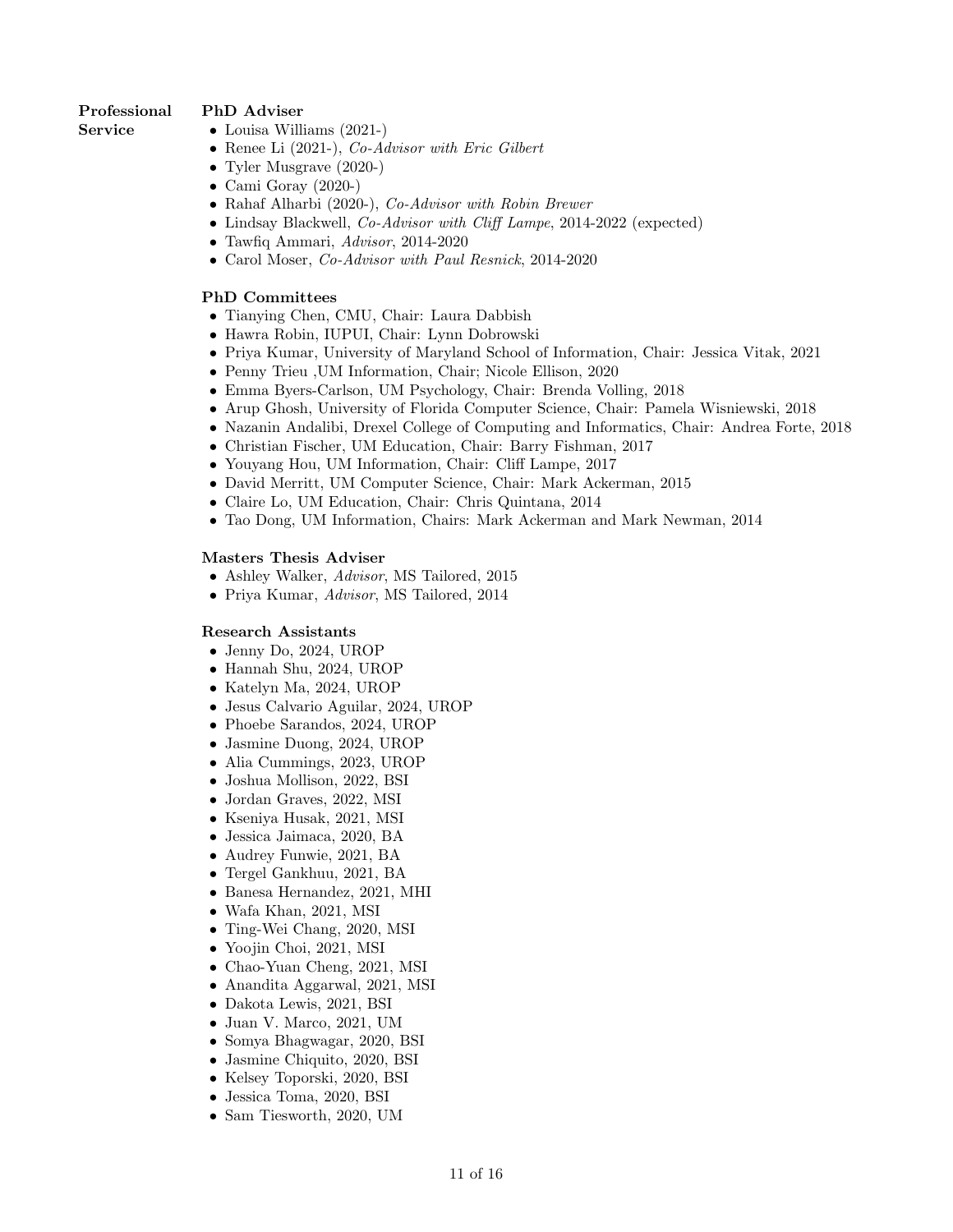- Guadalupe Gonzales, 2021, BSI
- Nurfarihah Mustaheren, 2020, BS
- Halima Haque, 2021, MSI
- Neng Pan, 2021, MSI
- Emma Hurley, 2023, UROP
- Mckenna Forster, 2023, UROP
- Tyran Chandler, 2021, BS
- Wendi Tang, 2020, BS
- Jill Davidson, 2018, Psychology
- Yu-Yin Shen, 2018, MSI
- Isabel Gao, 2017, MSI
- Colin Chèn, 2016-2018, MSI
- Kai Lukoff, REU
- Daniel Laikko, REU
- Zoè Wilkinson Saldaña, 2016, MSI
- Lauren Guldan, 2016, BSI
- Ishita Prasad, 2016, MSI
- Jingye Liu, 2016, MSI
- Prakruthi Shetty, 2016, MSI
- Kruthni Sabnis Krishna, 2016, MSI
- Fan-Ning Tei, 2015, MSI
- Alicia Napoleon, 2015, MSI
- Emma Gardiner, 2015-2016, BSI
- Vispan Boocha, 2015, MSI
- Guanyi Fu, 2014, MSI
- Himalatha Cherukuru, 2010, MS CS
- Ravishankar Arivazhagan, 2010, MS CS
- Chandan Dasgupta, 2008, MS CS
- Susan Gov, 2007, MS CS
- Taneshia Marshall, 2007, BS CS
- Pamela Krolikowski, 2007, CRA-W DMP

## Organizing Committees

- HCIC Program Co-Chair
- CSCW 2020 Papers Co-Chair
- CHI 2017 Panels Co-Chair
- CSCW 2017 Publicity Co-Chair
- ICWSM 2017 Tutorials Co-Chair
- iConference 2015 Social Media Chair
- CSCW 2014 Social Media Chair
- CSCW 2013 Fitness Co-Chair
- ICWSM 2013 Social/Publicity Chair
- CHI 2010 Social Media Chair

## Program Committees

- CSCW Associate Committee, 2019
- ICWSM Senior Program Committee 2019, 2018, 2016, 2014
- WebSci Posters Committee, 2019
- CHI Workshop Committee, 2018
- CHI Associate Chair, 2015, 2014, 2013
- ICWSM Program Committee, 2015, 2011
- WWW Program Committee, 2015, 2013, 2012

## Associate Editor/Editorial Board

• ACM Transactions on Social Computing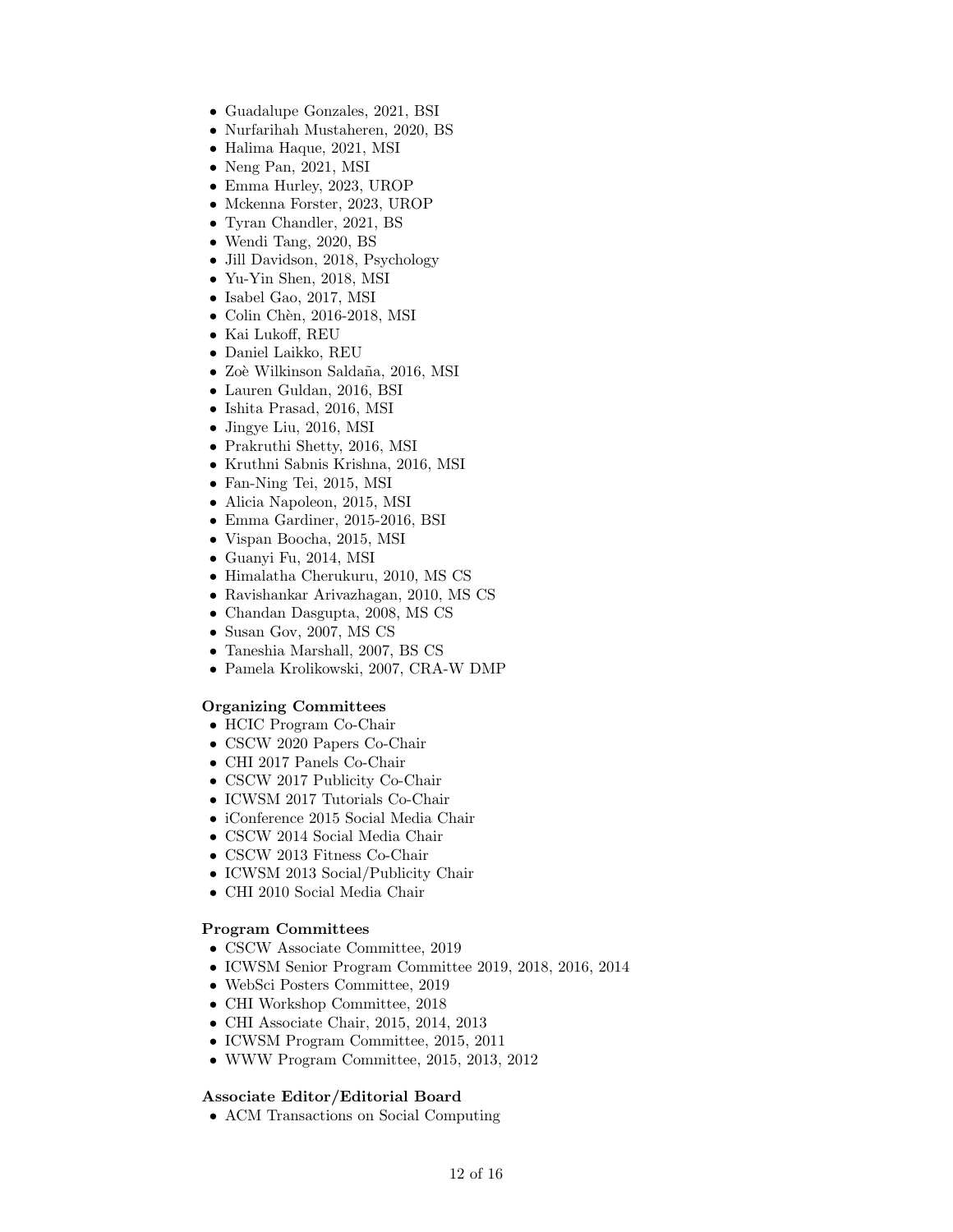- Social Media & Society
- International Conference on Weblogs and Social Media 2019

### Grant Proposal Reviewing

• National Science Foundation, 2018, 2017 (twice), 2016, 2014

### Academic Service

- Chair, President's Postdoctoral Fellowship Program faculty search, 2020-2021
- LS&A Computing Education Task Force, 2020-2021
- Dean's Advisory Committee, 2019-2020, 2016-2017, 2014-2015
- UMSI Building Committee, 2019-2020
- Communication & Technology Faculty Search Committee, 2014-2015
- Doctoral Student Committee, 2013-2015
- HCI Faculty Search Committee, 2012-2013
- Undergraduate Committee, 2012-2013
- Student Representative, Georgia Tech Faculty Hiring Committee, 2009-2010
- Co-Coordinator, Human-Centered Computing Seminar, Spring 2009
- Judge, Georgia Tech Undergraduate Research Spring Symposium (UROP), 2008-2010
- Interviewer, Dartmouth College Alumni Undergraduate Admissions, 2005-2010
- Member, CoC Graduate Student Council, 2006-2012
- Member, Graduate Women@CC, 2006-2012
- Graduate Representative, Berkeley Educational Technology Committee, 2004-2006
- Chair, Academic Affairs Committee, UC Berkeley iSchool, 2005-200
- Executive Committee, Student Association, UC Berkeley iSchool, 2005-2006

### Conference Reviewing

- CHI, 2007-20012, 2016-2018
- CSCW, 2010-2012, 2014-2017
- Hawaii International Conference on System Sciences (HICSS), 2010, 2011
- iConference, 2007-2010
- IEEE Conference on Social Computing, 2009
- ACM International Conference on Supporting Group Work (GROUP), 2009
- Association of Internet Researchers, 2008, 2009
- ACM Conference on Innovation and Technology in Computer Science Education, 2008, 2009
- WEBIST International Conference on Web Information Systems and Technology, 2008
- ACM SIGCSE Conference on Computer Science Education, 2007-2009
- Computer Supported Collaborative Learning Conference, 2005, 2007
- International Conference for the Learning Sciences, 2006

### Journal Reviewing

- Journal of the Association for Information Science and Technology
- Journal of Information
- Journal of Media Psychology
- International Journal of Communication
- Interacting with Computers
- Maternal and Child Health Journal
- Journal of Adolescence
- Journal of Broadcasting & Electronic Media
- Journal of Computer Mediated Communication
- Journal of Family Studies
- IEEE Security & Privacy
- ACM ToCHI
- New Media & Society
- First Monday
- Games and Culture: A Journal of Interactive Media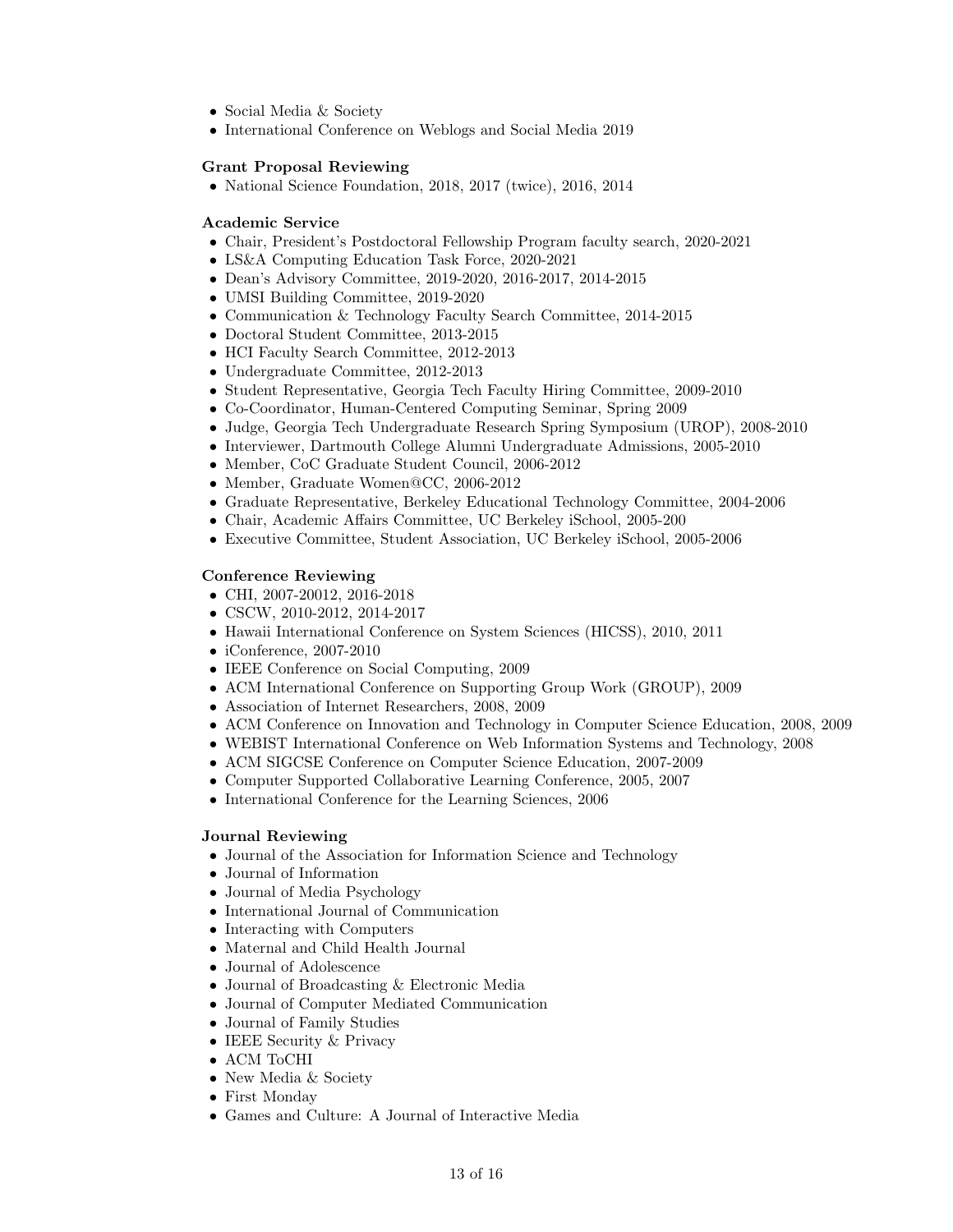|  |  |  | • Convergence: The International Journal of Research into New Media |  |  |  |  |  |  |
|--|--|--|---------------------------------------------------------------------|--|--|--|--|--|--|
|--|--|--|---------------------------------------------------------------------|--|--|--|--|--|--|

Professional School of Interactive Computing, Georgia Institute of Technology Experience Graduate Research Assistant, Fall 2006-Summer 2012

> Social Media Group, Microsoft Research New England Research Intern, Summer 2009

Social Computing Group, HP Labs Palo Alto Research Associate, Summer 2008

Digital Youth Group, MacArthur Foundation Graduate Student Researcher, Spring 2005 - Summer 2006

School of Information, UC Berkeley Graduate Student Researcher, May 2006 - July 2006

Medical Informatics Group, UCSF Positive Health Program User Interface Designer, Jun 2005 - Aug 2005

### Other Service Respond, Inc., Boston, MA, Sep 2002 - Jun 2004

- Weekly volunteer at women's domestic violence shelter
- Completed 35 hours of domestic violence training

Tenacity, Inc., Boston, MA, Jun 2002 - Aug 2002 • Taught tennis and life skills to urban youth

Match Point, Inc., Santa Barbara, CA, 1996 - 1998 • Bi-weekly tutor and tennis instructor

#### Public Invited Talks

#### Outreach

- O.12 Social media use and families. Emerson School. Ann Arbor, MI. Feb 9, 2017.
	- O.11 Social media use and families. Eberwhite School. Ann Arbor, MI. Jan 18, 2017.
	- O.10 Family centered approaches to managing technology and social media. Parent Education Series. Chelsea, MI. Nov 20, 2016.
	- O.9 Families and Technology. Temple Beth Emeth Parent Education Workshop. Ann Arbor, MI. Oct 22, 2016.
	- O.8 Social Media and Adolescents. Ann Arbor Public School District Counseling Parent Presentation. Ann Arbor, MI. Sep 15, 2016.
	- O.7 Social Media and your Child. Ann Arbor First Congregational Church. Ann Arbor, MI. Feb 7, 2016.
	- O.6 Adults, Technology, and Social Media. Partners Against Domestic Violence Summit. Atlanta, GA. Feb 19, 2011. Privacy and Identity Online. Lovett Upper School Panel. Oct 7, 2010.
	- O.4 Social Networks and Privacy. The Lovett School Parent Group. Atlanta, GA. Jan 20, 2010.
	- O.3 Social Networks, the Internet, and Computing. Atlanta Girls School. Atlanta, GA. Mar 25, 2009.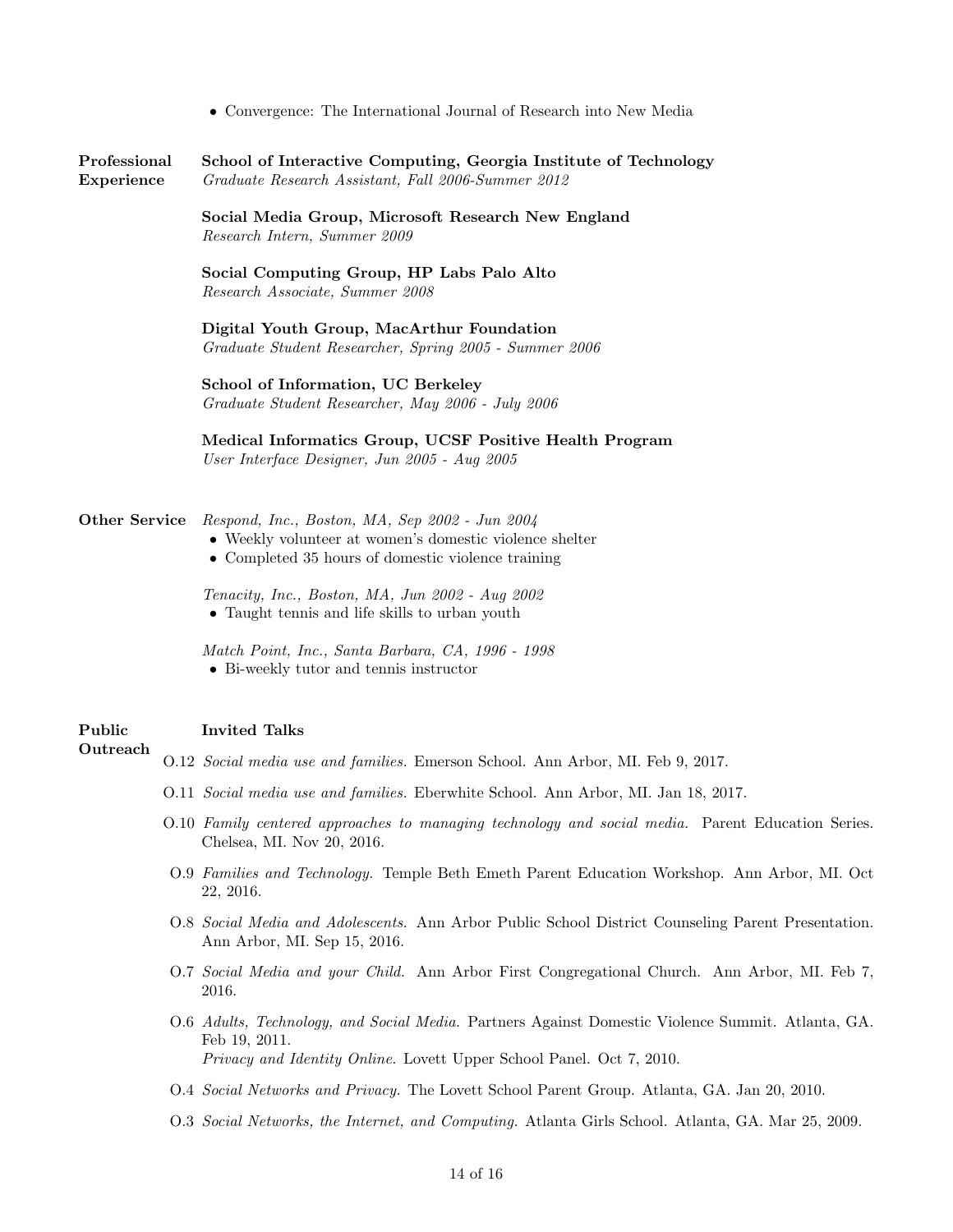- O.2 New Dimensions of Well-Being: Connecting Older Adolescents to their Communities. 100 Voices: A Policy Institute. Carter Center. Atlanta, GA. Sep 26, 2007.
- O.1 Teen Social Media Use. Breakthrough Atlanta Parent Orientation. Atlanta, GA. June, 2007.

### Media Coverage

- M.8 Stateside Staff. Facebook friends with your child? Tread carefully. Michigan Radio. Feb 8, 2017.
- M.7 Selected media coverage of [C.30]: KJ Dell'Antonia. [Don't Post About Me on Social Media, Children Say.](http://well.blogs.nytimes.com/2016/03/08/dont-post-about-me-on-social-media-children-say/) The New York Times. Mar 8, 2016. [Children want parents to put their phones down at mealtimes and stop posting photos online.](http://www.telegraph.co.uk/news/newstopics/howaboutthat/12190867/Children-want-parents-to-put-their-phones-down-at-mealtimes-and-stop-posting-photos-online.html) The Telegraph. Mar 11, 2016.

[Kids to Parents: Stop Sharing Pictures of Us on Social Media.](http://time.com/4253207/parents-social-media/) TIME Magazine. Mar 10, 2016. A. Pawlowski. [Kids worry about parents oversharing on social media, study finds.](http://www.today.com/parents/kids-worry-about-parents-oversharing-social-media-study-finds-t80321) NBC TODAY Show. Mar 17, 2016.

Tia Ghose. [OMG, Mom! Tech rules kids wish parents would follow.](http://www.cbsnews.com/news/tech-rules-kids-wish-their-parents-would-follow/) CBS News. Mar 14, 2016. [Kids to Parents: Don't Post About Me on Social Media.](http://abcnews.go.com/GMA/kids-parents-post-social-media/story?id=37573384) ABC News. Mar 11, 2016.

M.6 Selected coverage of [J.3]:

Rachel Simmons. [Why Your Kids Love Snapchat, and Why You Should Let Them.](http://parenting.blogs.nytimes.com/2015/11/05/why-your-kids-love-snapchat-and-why-you-should-let-them) The New York Times. Nov 5, 2015.

Drew Harwell. [Snapchat wants to turn your life into a commercial.](https://www.washingtonpost.com/news/the-switch/wp/2015/11/16/snapchat-wants-to-turn-your-life-into-a-commercial/) The Washington Post.

Damon Beres. [Science Says Snapchat Makes You Happy.](http://www.huffingtonpost.com/entry/snapchat-happiness-study_5630c8cae4b06317991026b8) The Huffington Post. Oct 30, 2015.

Richard Gray. [Does Snapchat make you happier than Facebook? Photo-sharing app is the most](http://www.dailymail.co.uk/sciencetech/article-3289926/Does-Snapchat-make-happier-Facebook-Photo-sharing-app-rewarding-social-network-study-claims.html) [rewarding social network, study claims.](http://www.dailymail.co.uk/sciencetech/article-3289926/Does-Snapchat-make-happier-Facebook-Photo-sharing-app-rewarding-social-network-study-claims.html) Daily Mail. Oct 26, 2015.

Julia Frank. [This study says Snapchat makes you happy.](http://www.vogue.com.au/culture/lifestyle/this+study+says+snapchat+makes+you+happy+,37782) Vogue Australia. Nov 3, 2015. Megan Friedman. [Snapchat Makes People Happier Than Any Other Social Network.](http://www.seventeen.com/life/tech-social-media/news/a35149/snapchat-social-media-happiness/) Seventeen Magazine. Oct 27, 2015.

Kylie Gilbert. [The Best Social Media App for Your Happiness.](http://www.shape.com/lifestyle/mind-and-body/best-social-media-app-your-happiness) Shape Magazine. Oct 28, 2015.

- M.6 Krissah Thompson. [Michelle Obama danced with a turnip and knows how to tbt. Can her savvy](http://www.washingtonpost.com/blogs/style-blog/wp/2015/01/14/michelle-obama-danced-with-a-turnip-and-knows-how-to-tbt-can-her-savvy-help-her-kids-use-social-media/) [help her kids use social media?.](http://www.washingtonpost.com/blogs/style-blog/wp/2015/01/14/michelle-obama-danced-with-a-turnip-and-knows-how-to-tbt-can-her-savvy-help-her-kids-use-social-media/) The Washington Post. January 14, 2015.
- M.5 Selected coverage of [C.23].

Lisa Pollack. [Motherhood, pre-midlife crises and social messaging.](http://www.ft.com/intl/cms/s/0/bf0de16a-9115-11e4-914a-00144feabdc0.html#axzz3RMz1qzMs) Financial Times. January 6, 2015.

Linda Geddes. [Why posting pictures of your kids on facebook could come back to haunt you.](http://www.dailytelegraph.com.au/lifestyle/parenting/why-posting-pictures-of-your-kids-on-facebook-could-come-back-to-haunt-you-writes-linda-geddes/story-fni0do1w-1227108345056) The Daily Telegraph Australia. Nov 1, 2014.

Linda Geddes. [Does sharing photos of your children on Facebook put them at risk?](http://www.theguardian.com/technology/2014/sep/21/children-privacy-online-facebook-photos) the guardian. 20 September, 2014.

Elise Hu. [What Those Baby Photos On Social Media Can Teach Us About Moms.](http://www.npr.org/sections/alltechconsidered/2014/05/23/314241722/what-those-baby-photos-on-social-media-can-teach-us-about-moms) NPR. May 23, 2014.

- M.4 Alexis C. Madrigal. [AMA: How a Weird Internet Thing Became a Mainstream Delight.](http://www.theatlantic.com/technology/archive/2014/01/ama-how-a-weird-internet-thing-became-a-mainstream-delight/282860/) The Atlantic. January 7, 2014.
- M.3 Stateside Staff. [It's time to unplug during the holidays.](http://michiganradio.org/post/its-time-unplug-during-holidays) Michigan Radio. December, 18, 2013.
- M.2 Selected coverage of [C.18]: Caitlin Dewey. [How Twitter makes the political echo chamber worse.](http://www.washingtonpost.com/blogs/the-fix/wp/2013/09/03/how-twitter-makes-the-political-echo-chamber-worse/) The Washington Post. September 3, 2013. Steve Cooper. [Grow Your Twitter Followers By Being Nice And Informative.](http://www.forbes.com/sites/stevecooper/2013/02/27/grow-your-twitter-followers-by-being-nice-and-informative/) Forbes. February 27, 2013. Alyson Shontell. [14 Proven Ways To Get Tons Of Followers On Twitter.](http://www.sfgate.com/technology/businessinsider/article/14-Proven-Ways-To-Get-Tons-Of-Followers-On-Twitter-4313548.php) SF Gate. February 27, 2013.

Richard Holt. [Twitter: how to get more followers.](http://www.telegraph.co.uk/technology/twitter/9897342/Twitter-how-to-get-more-followers.html) Telegraph. February 27, 2013.